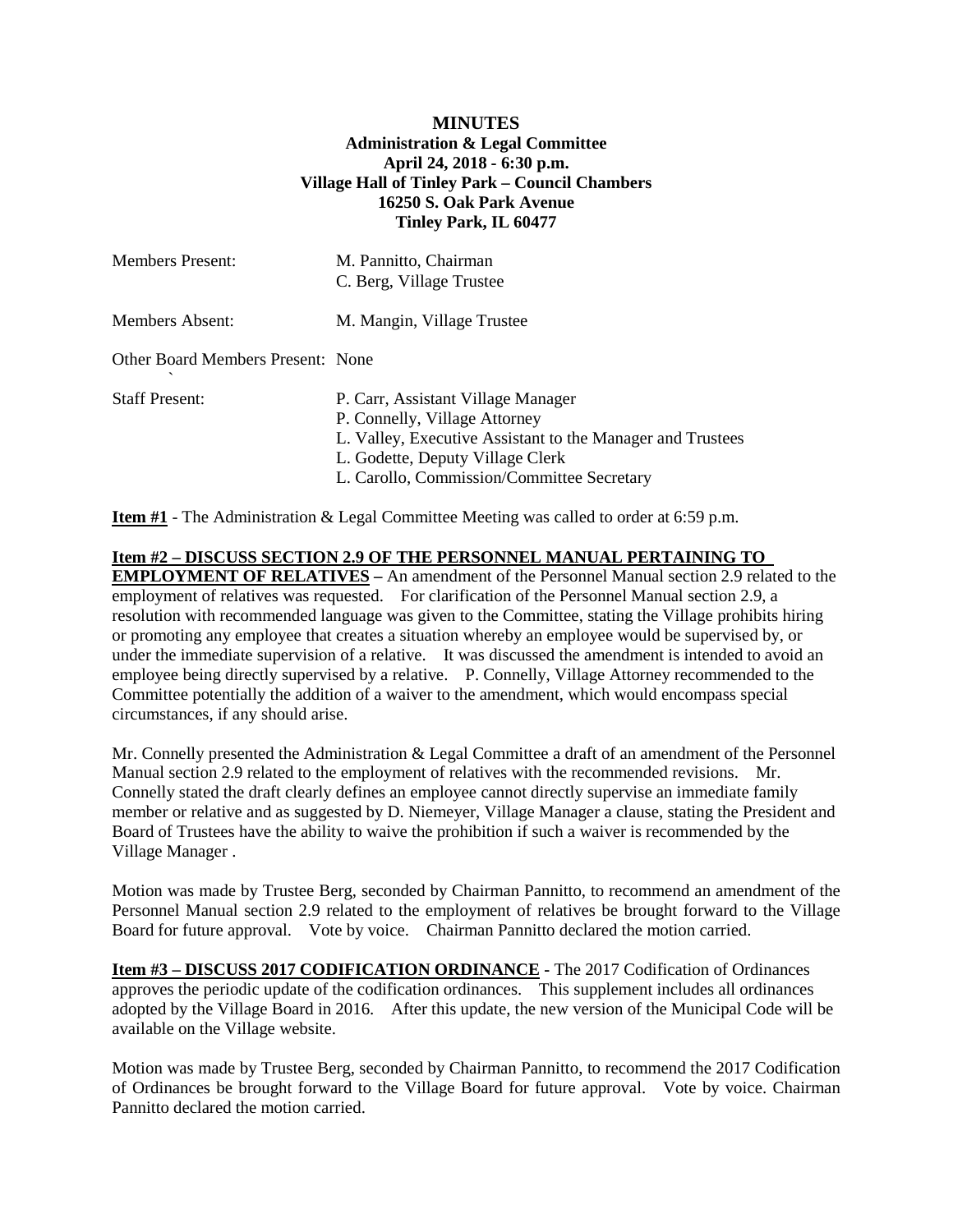## **Item #4 – DISCUSS ADDING ONE (1) CLASS A LIQUOR LICENSE FOR 350 BREWING CO. -**

350 Brewing Co. is seeking a Class A liquor license in order to expand products for sale to include cider, local wines, as well as a Bloody Mary bar, mimosas, and a cocktail of the month. 350 Brewing Co. currently holds a Class O liquor license, allowing manufacturing and selling beer products at retail for consumption of beer on and/or off premises. The owners of 350 Brewing Co. have stated the Class A liquor license will allow them to sell a variety of alcoholic beverages being requested by their patrons and maintain their current dynamic of a "local craft brewery," simply with an expanded drink menu to address their patrons' requests. 350 Brewing Co. would retain their current Class O liquor license in addition to the requested Class A liquor license. Staff requested a Class A liquor license be brought forward for future Village Board approval.

Todd Randall, an owner of 350 Brewery Co. was present at the Administration & Legal Committee meeting and stated many people are requesting alternative beverages to beer and an expanded drink menu would be beneficial as the company would like to offer a brunch to their patrons. Chairman Pannitto stated concerns that a Class A liquor license may change the 350 Brewery Co. business model, as well as competitors may also want to compete in the expanded drink menu market. Trustee Berg stated no concerns with the request for a Class A liquor license for 350 Brewery Co.

Motion was made by Trustee Berg, seconded by Chairman Pannitto, to recommend awarding a Class A liquor license be brought forward to the Village Board for future approval. Vote by voice. Chairman Pannitto declared the motion carried.

**Item #5 – DISCUSS AMENDING CLASS J LIQUOR LICENSE ORDINANCE (HOLLYWOOD CASINO AMPHITHEATER) -** The Hollywood Casino Amphitheater contacted the Mayor's office, requesting the sale of alcoholic beverages in the lawn area of the music theater. This proposed amendment would allow for alcoholic beverages to be sold at vendor stands in the lawn area, but would not allow roaming vendors soliciting sales in the lawn area. This proposed measure is eligible for review by the Village Board at the end of the 2018 concert season. At the end of the 2018 concert season, the Village Board would be able to either keep the amended definition in place or revert back to the current definition of a Class J liquor license by not allowing liquor sales in the lawn area, even in vendor stands.

Rob Anderson and Tom Gallinger from Legends, attorney and district manager were present at the Administration & Legal Committee meeting to provide additional information and answer questions from the Committee. It was reiterated the policies and procedures currently in place pertaining to the sale of liquor would remain as is. The benefit of a Class J liquor license would allow a concession stand in the lawn area for patron convenience. Chairman Pannitto stated concerns that a Class J liquor license may pose additional problems such as increased security and overdrinking. Trustee Berg stated no concerns with the request for a Class J liquor license and feels Tinley Park is losing many events to other surrounding locations. Mr. Connelly suggested sketches and additional information pertaining to long lines in the concession area may be helpful to the Committee. The Administration & Legal Committee were interested in receiving sketches and additional information prior to consideration of recommending a Class J liquor license for Hollywood Casino Amphitheater be brought to the Village Board.

## **Item #6 – RECEIVE COMMENTS FROM THE PUBLIC -** No comments from the public.

## **ADJOURNMENT**

Motion was made by Trustee Berg, seconded by Chairman Pannitto, to adjourn this meeting of the Administration & Legal Committee. Vote by voice call. Chairman Pannitto declared the motion carried and adjourned the meeting at 7:30 p.m.